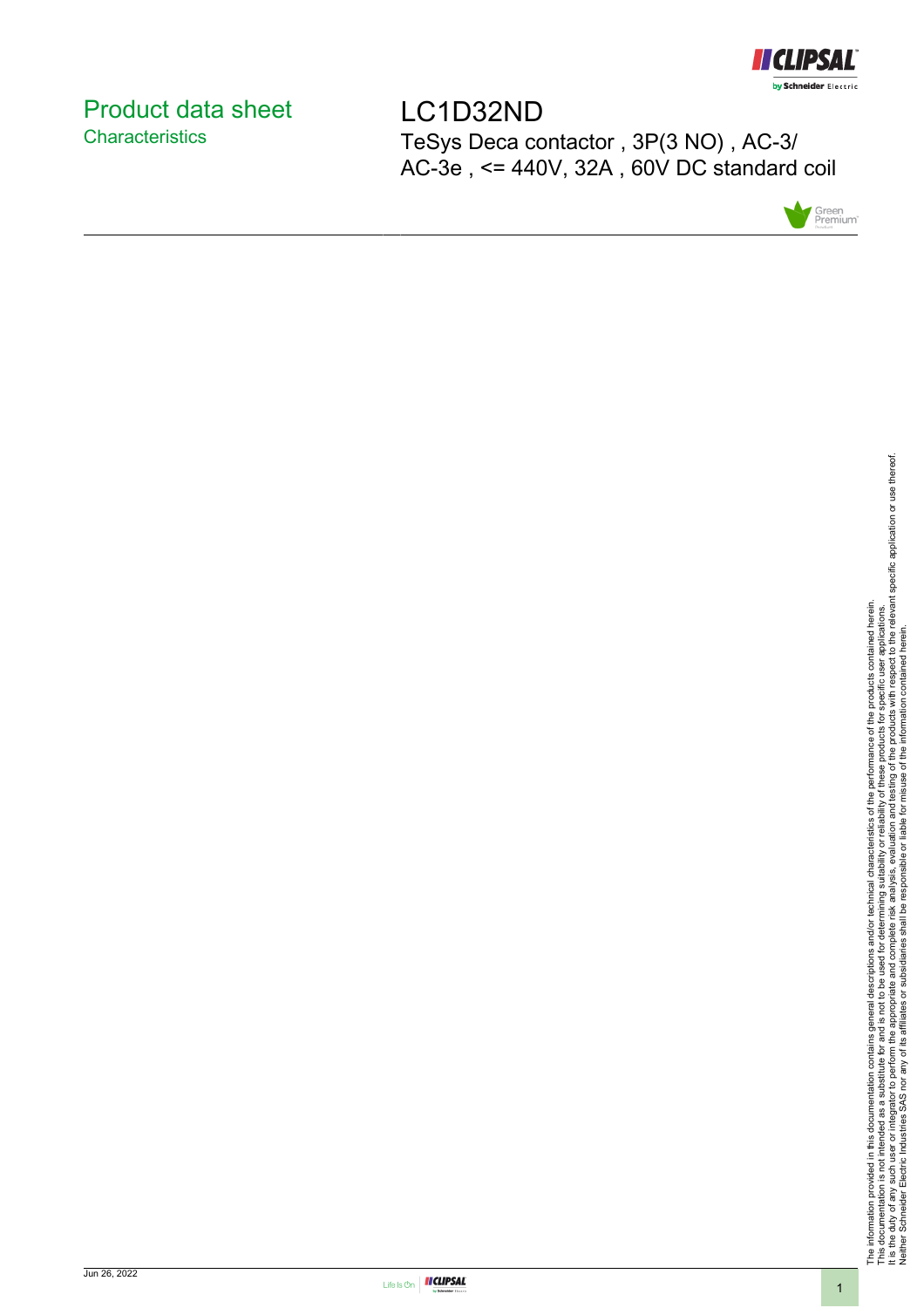

#### Main

| Main                                           |                                                                                                                                                                                                                                                                                                                                                                                                                                                             |
|------------------------------------------------|-------------------------------------------------------------------------------------------------------------------------------------------------------------------------------------------------------------------------------------------------------------------------------------------------------------------------------------------------------------------------------------------------------------------------------------------------------------|
| Range                                          | TeSys<br><b>TeSys Deca</b>                                                                                                                                                                                                                                                                                                                                                                                                                                  |
| Product name                                   | TeSys D<br><b>TeSys Deca</b>                                                                                                                                                                                                                                                                                                                                                                                                                                |
| Product or component<br>type                   | Contactor                                                                                                                                                                                                                                                                                                                                                                                                                                                   |
| Device short name                              | LC1D                                                                                                                                                                                                                                                                                                                                                                                                                                                        |
| Contactor application                          | Resistive load<br>Motor control                                                                                                                                                                                                                                                                                                                                                                                                                             |
| Utilisation category                           | AC-3<br>$AC-1$<br>AC-3e                                                                                                                                                                                                                                                                                                                                                                                                                                     |
| Poles description                              | 3P                                                                                                                                                                                                                                                                                                                                                                                                                                                          |
| Power pole contact<br>composition              | 3 NO                                                                                                                                                                                                                                                                                                                                                                                                                                                        |
| [Ue] rated operational<br>voltage              | Power circuit: <= 690 V AC 25400 Hz<br>Power circuit: <= 300 V DC                                                                                                                                                                                                                                                                                                                                                                                           |
| [le] rated operational<br>current              | 32 A (at <60 °C) at <= 440 V AC AC-3 for power<br>circuit<br>50 A (at <60 °C) at <= 440 V AC AC-1 for power                                                                                                                                                                                                                                                                                                                                                 |
|                                                | circuit<br>32 A (at <60 °C) at <= 440 V AC AC-3e for power<br>circuit                                                                                                                                                                                                                                                                                                                                                                                       |
| Motor power kW                                 | 7.5 KW at 220230 V AC 50/60 Hz (AC-3)<br>15 KW at 380400 V AC 50/60 Hz (AC-3)<br>15 KW at 415440 V AC 50/60 Hz (AC-3)<br>18.5 KW at 500 V AC 50/60 Hz (AC-3)<br>18.5 KW at 660690 V AC 50/60 Hz (AC-3)<br>7.5 KW at 400 V AC 50/60 Hz (AC-4)<br>7.5 KW at 220230 V AC 50/60 Hz (AC-3e)<br>15 KW at 380400 V AC 50/60 Hz (AC-3e)<br>15 KW at 415440 V AC 50/60 Hz (AC-3e)<br>18.5 KW at 500 V AC 50/60 Hz (AC-3e)<br>18.5 kW at 660690 V AC 50/60 Hz (AC-3e) |
| Motor power HP (UL /<br>CSA)                   | 5 Hp at 230/240 V AC 50/60 Hz for 1 phase motors<br>10 Hp at 230/240 V AC 50/60 Hz for 3 phases<br>motors<br>30 Hp at 575/600 V AC 50/60 Hz for 3 phases<br>motors<br>2 Hp at 115 V AC 50/60 Hz for 1 phase motors<br>7.5 Hp at 200/208 V AC 50/60 Hz for 3 phases<br>motors<br>20 hp at 460/480 V AC 50/60 Hz for 3 phases motors                                                                                                                          |
| Control circuit type                           | DC standard                                                                                                                                                                                                                                                                                                                                                                                                                                                 |
| [Uc] control circuit<br>voltage                | 60 V DC                                                                                                                                                                                                                                                                                                                                                                                                                                                     |
| Auxiliary contact<br>composition               | $1 NQ + 1 NC$                                                                                                                                                                                                                                                                                                                                                                                                                                               |
| [Uimp] rated impulse<br>withstand voltage      | 6 kV conforming to IEC 60947                                                                                                                                                                                                                                                                                                                                                                                                                                |
| Overvoltage category                           | Ш                                                                                                                                                                                                                                                                                                                                                                                                                                                           |
| [Ith] conventional free<br>air thermal current | 10 A (at 60 °C) for signalling circuit<br>50 A (at 60 °C) for power circuit                                                                                                                                                                                                                                                                                                                                                                                 |
| Irms rated making<br>capacity                  | 140 A AC for signalling circuit conforming to IEC<br>60947-5-1<br>250 A DC for signalling circuit conforming to IEC<br>60947-5-1<br>550 A at 440 V for power circuit conforming to IEC<br>60947                                                                                                                                                                                                                                                             |
| Rated breaking capacity                        | 550 A at 440 V for power circuit conforming to IEC<br>60947                                                                                                                                                                                                                                                                                                                                                                                                 |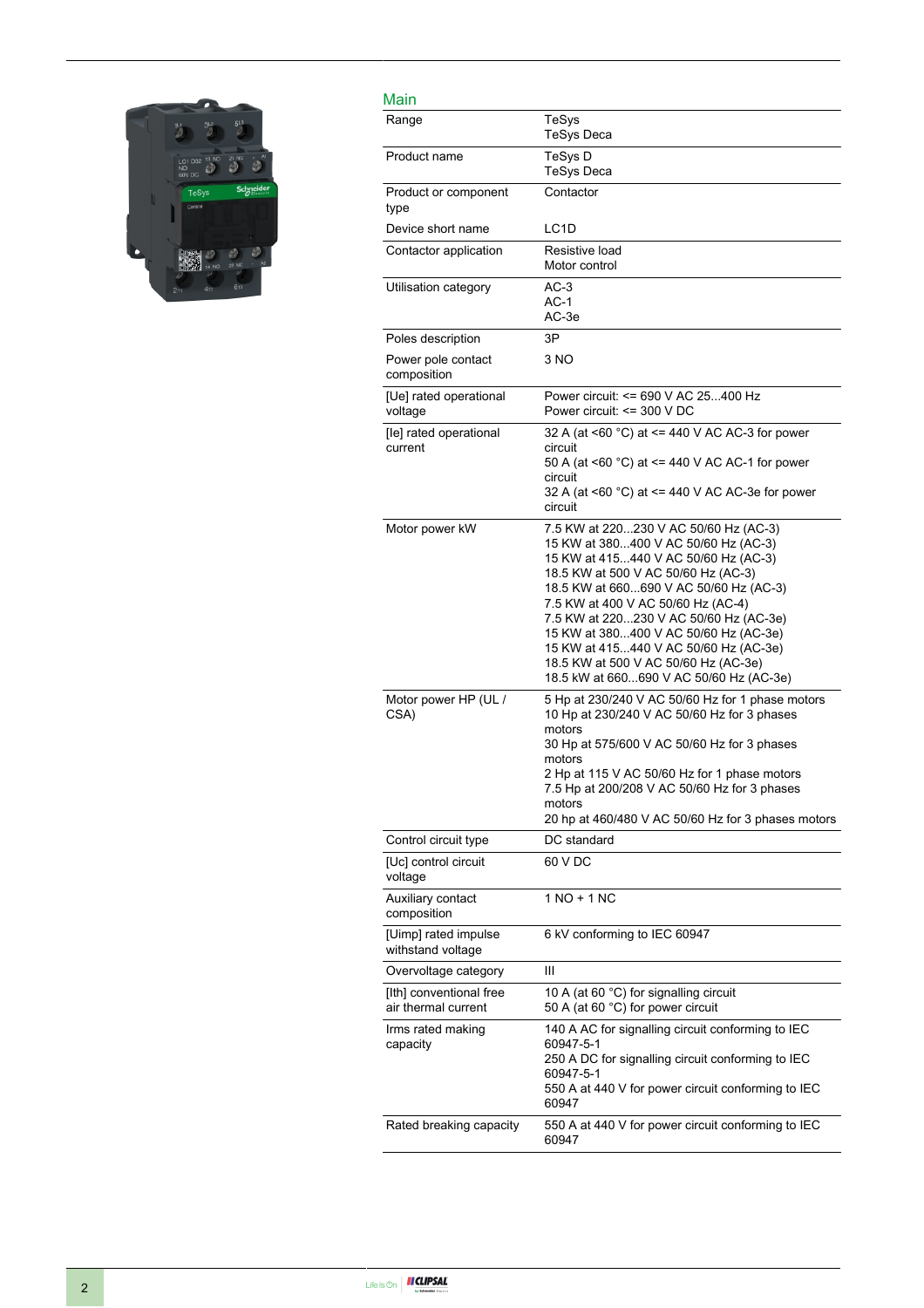| [Icw] rated short-time<br>withstand current | 60 A 40 °C - 10 min for power circuit<br>138 A 40 °C - 1 min for power circuit<br>260 A 40 °C - 10 s for power circuit<br>430 A 40 °C - 1 s for power circuit<br>100 A - 1 s for signalling circuit<br>120 A - 500 ms for signalling circuit<br>140 A - 100 ms for signalling circuit                                                                                                                                                                                                                                                                                                                                                                                                                                                                                                                                                                                                                                                                                                                                                                                                                                                                                                                                                                     |
|---------------------------------------------|-----------------------------------------------------------------------------------------------------------------------------------------------------------------------------------------------------------------------------------------------------------------------------------------------------------------------------------------------------------------------------------------------------------------------------------------------------------------------------------------------------------------------------------------------------------------------------------------------------------------------------------------------------------------------------------------------------------------------------------------------------------------------------------------------------------------------------------------------------------------------------------------------------------------------------------------------------------------------------------------------------------------------------------------------------------------------------------------------------------------------------------------------------------------------------------------------------------------------------------------------------------|
| Associated fuse rating                      | 10 A gG for signalling circuit conforming to IEC<br>60947-5-1<br>63 A gG at $\leq$ 690 V coordination type 1 for power<br>circuit<br>63 A gG at $\leq$ 690 V coordination type 2 for power<br>circuit                                                                                                                                                                                                                                                                                                                                                                                                                                                                                                                                                                                                                                                                                                                                                                                                                                                                                                                                                                                                                                                     |
| Average impedance                           | 2 mOhm - Ith 50 A 50 Hz for power circuit                                                                                                                                                                                                                                                                                                                                                                                                                                                                                                                                                                                                                                                                                                                                                                                                                                                                                                                                                                                                                                                                                                                                                                                                                 |
| [Ui] rated insulation<br>voltage            | Power circuit: 600 V CSA certified<br>Power circuit: 600 V UL certified<br>Signalling circuit: 690 V conforming to IEC 60947-1<br>Signalling circuit: 600 V CSA certified<br>Signalling circuit: 600 V UL certified<br>Power circuit: 690 V conforming to IEC 60947-4-1                                                                                                                                                                                                                                                                                                                                                                                                                                                                                                                                                                                                                                                                                                                                                                                                                                                                                                                                                                                   |
| <b>Electrical durability</b>                | 1.65 Mcycles 32 A AC-3 at Ue <= 440 V<br>1.4 Mcycles 50 A AC-1 at Ue <= 440 V<br>1.65 Mcycles 32 A AC-3e at Ue <= 440 V                                                                                                                                                                                                                                                                                                                                                                                                                                                                                                                                                                                                                                                                                                                                                                                                                                                                                                                                                                                                                                                                                                                                   |
| Power dissipation per<br>pole               | 2 W AC-3<br>5 W AC-1<br>2 W AC-3e                                                                                                                                                                                                                                                                                                                                                                                                                                                                                                                                                                                                                                                                                                                                                                                                                                                                                                                                                                                                                                                                                                                                                                                                                         |
| Front cover                                 | With                                                                                                                                                                                                                                                                                                                                                                                                                                                                                                                                                                                                                                                                                                                                                                                                                                                                                                                                                                                                                                                                                                                                                                                                                                                      |
| Mounting support                            | Rail<br>Plate                                                                                                                                                                                                                                                                                                                                                                                                                                                                                                                                                                                                                                                                                                                                                                                                                                                                                                                                                                                                                                                                                                                                                                                                                                             |
| Standards                                   | CSA C22.2 No 14<br>EN 60947-4-1<br>EN 60947-5-1<br>IEC 60947-4-1<br>IEC 60947-5-1<br><b>UL 508</b><br>IEC 60335-1                                                                                                                                                                                                                                                                                                                                                                                                                                                                                                                                                                                                                                                                                                                                                                                                                                                                                                                                                                                                                                                                                                                                         |
| <b>Product certifications</b>               | LROS (Lloyds register of shipping)<br>BV<br>GOST<br>CCC<br>UL<br><b>DNV</b><br>rina<br>CSA<br>GL                                                                                                                                                                                                                                                                                                                                                                                                                                                                                                                                                                                                                                                                                                                                                                                                                                                                                                                                                                                                                                                                                                                                                          |
| Connections - terminals                     | Control circuit: screw clamp terminals 2 cable(s) 1<br>2.5 mm <sup>2</sup> flexible with cable end<br>Control circuit: screw clamp terminals 1 cable(s) 1<br>4 mm <sup>2</sup> flexible without cable end<br>Control circuit: screw clamp terminals 2 cable(s) 1<br>4 mm <sup>2</sup> flexible without cable end<br>Control circuit: screw clamp terminals 1 cable(s) 1<br>4 mm <sup>2</sup> flexible with cable end<br>Control circuit: screw clamp terminals 1 cable(s) 1<br>4 mm <sup>2</sup> solid without cable end<br>Control circuit: screw clamp terminals 2 cable(s) 1<br>4 mm <sup>2</sup> solid without cable end<br>Power circuit: screw clamp terminals 1 cable(s)<br>2.510 mm <sup>2</sup> flexible without cable end<br>Power circuit: screw clamp terminals 2 cable(s)<br>2.510 mm <sup>2</sup> flexible without cable end<br>Power circuit: screw clamp terminals 1 cable(s) 1<br>10 mm <sup>2</sup> flexible with cable end<br>Power circuit: screw clamp terminals 2 cable(s)<br>1.56 mm <sup>2</sup> flexible with cable end<br>Power circuit: screw clamp terminals 1 cable(s)<br>1.510 mm <sup>2</sup> solid without cable end<br>Power circuit: screw clamp terminals 2 cable(s) 2.5<br>10 mm <sup>2</sup> solid without cable end |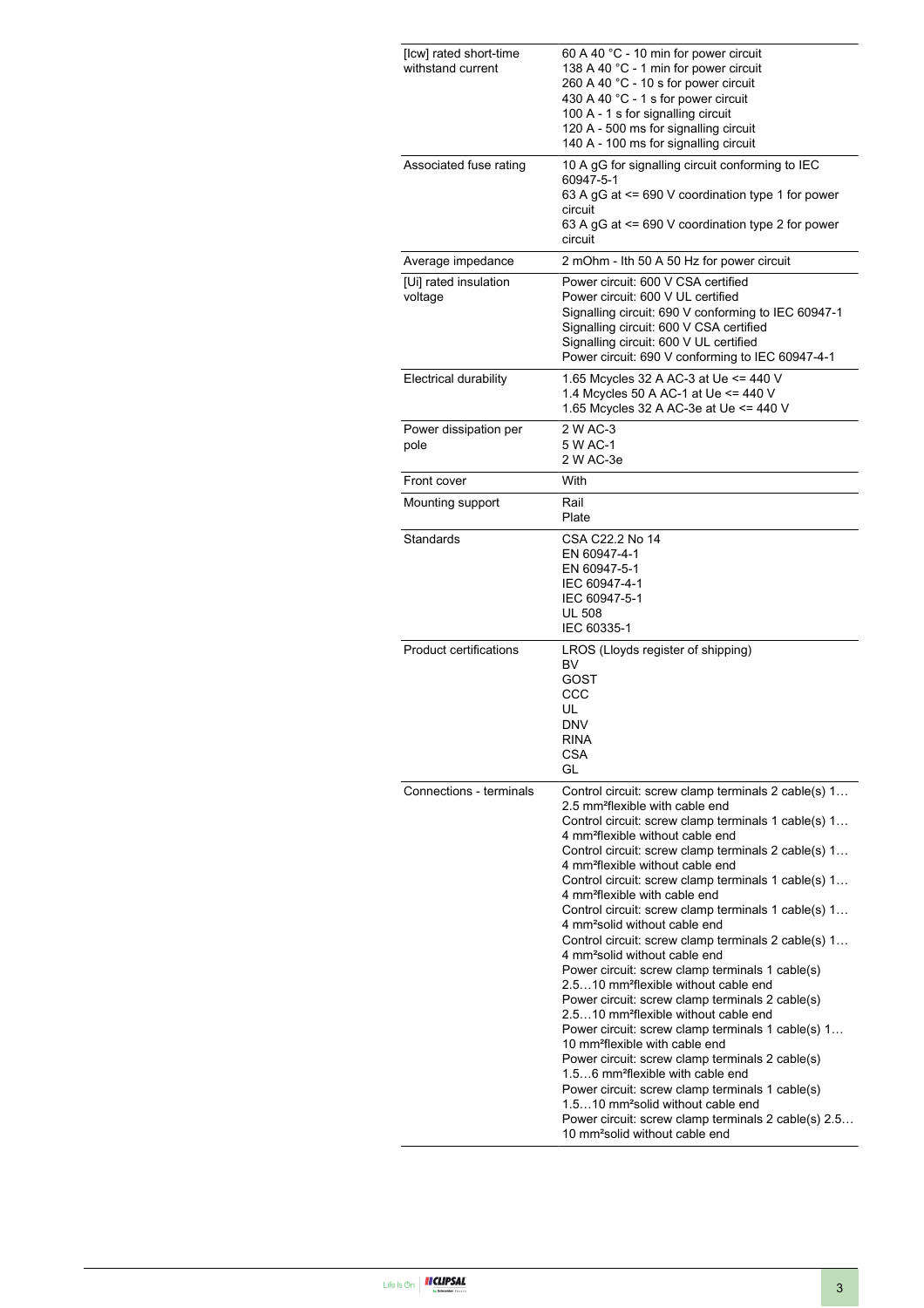| Tightening torque        | Control circuit: 1.7 N.m - on screw clamp terminals -<br>with screwdriver flat $\varnothing$ 6 mm<br>Control circuit: 1.7 N.m - on screw clamp terminals -<br>with screwdriver Philips No 2<br>Power circuit: 2.5 N.m - on screw clamp terminals -<br>with screwdriver flat $\varnothing$ 6 mm<br>Power circuit: 2.5 N.m - on screw clamp terminals -<br>with screwdriver Philips No 2<br>Control circuit: 1.7 N.m - on screw clamp terminals -<br>with screwdriver pozidriv No 2<br>Power circuit: 2.5 N.m - on screw clamp terminals -<br>with screwdriver pozidriv No 2 |
|--------------------------|----------------------------------------------------------------------------------------------------------------------------------------------------------------------------------------------------------------------------------------------------------------------------------------------------------------------------------------------------------------------------------------------------------------------------------------------------------------------------------------------------------------------------------------------------------------------------|
| Operating time           | 1624 ms opening<br>53.5572.45 ms closing                                                                                                                                                                                                                                                                                                                                                                                                                                                                                                                                   |
| Safety reliability level | B10d = 1369863 cycles contactor with nominal load<br>conforming to EN/ISO 13849-1<br>B10d = 20000000 cycles contactor with mechanical<br>load conforming to EN/ISO 13849-1                                                                                                                                                                                                                                                                                                                                                                                                 |
| Mechanical durability    | 30 Mcycles                                                                                                                                                                                                                                                                                                                                                                                                                                                                                                                                                                 |
| Maximum operating rate   | 3600 cyc/h 60 °C                                                                                                                                                                                                                                                                                                                                                                                                                                                                                                                                                           |

#### **Complementary**

| Coil technology                | Built-in bidirectional peak limiting diode suppressor                                                                    |
|--------------------------------|--------------------------------------------------------------------------------------------------------------------------|
| Control circuit voltage limits | 0.10.25 Uc (-4070 °C):drop-out DC<br>0.71.25 Uc (-4060 °C): operational DC<br>11.25 Uc (6070 °C): operational DC         |
| Time constant                  | 28 <sub>ms</sub>                                                                                                         |
| Inrush power in W              | 5.4 W (at 20 °C)                                                                                                         |
| Hold-in power consumption in W | 5.4 W at 20 °C                                                                                                           |
| Auxiliary contacts type        | Type mechanically linked 1 NO + 1 NC conforming to IEC 60947-5-1<br>Type mirror contact 1 NC conforming to IEC 60947-4-1 |
| Signalling circuit frequency   | 25400 Hz                                                                                                                 |
| Minimum switching current      | 5 mA for signalling circuit                                                                                              |
| Minimum switching voltage      | 17 V for signalling circuit                                                                                              |
| Non-overlap time               | 1.5 Ms on de-energisation between NC and NO contact<br>1.5 ms on energisation between NC and NO contact                  |
| Insulation resistance          | > 10 MOhm for signalling circuit                                                                                         |

#### Environment

| IP degree of protection               | IP20 front face conforming to IEC 60529                                                                                                                                     |  |
|---------------------------------------|-----------------------------------------------------------------------------------------------------------------------------------------------------------------------------|--|
| Climatic withstand                    | Conforming to IACS E10<br>Conforming to IEC 60947-1 Annex Q category D                                                                                                      |  |
| Protective treatment                  | TH conforming to IEC 60068-2-30                                                                                                                                             |  |
| Pollution degree                      | 3                                                                                                                                                                           |  |
| Ambient air temperature for operation | $-4060 °C$<br>6070 °C with derating                                                                                                                                         |  |
| Ambient air temperature for storage   | $-6080 °C$                                                                                                                                                                  |  |
| Operating altitude                    | $03000$ m                                                                                                                                                                   |  |
| Fire resistance                       | 850 °C conforming to IEC 60695-2-1                                                                                                                                          |  |
| Mechanical robustness                 | Vibrations contactor open: 2 Gn, 5300 Hz<br>Vibrations contactor closed: 4 Gn, 5300 Hz<br>Shocks contactor closed: 15 Gn for 11 ms<br>Shocks contactor open: 8 Gn for 11 ms |  |
| Height                                | 85 mm                                                                                                                                                                       |  |
| Width                                 | 45 mm                                                                                                                                                                       |  |
| Depth                                 | 101 mm                                                                                                                                                                      |  |
| Net weight                            | $0.535$ kg                                                                                                                                                                  |  |